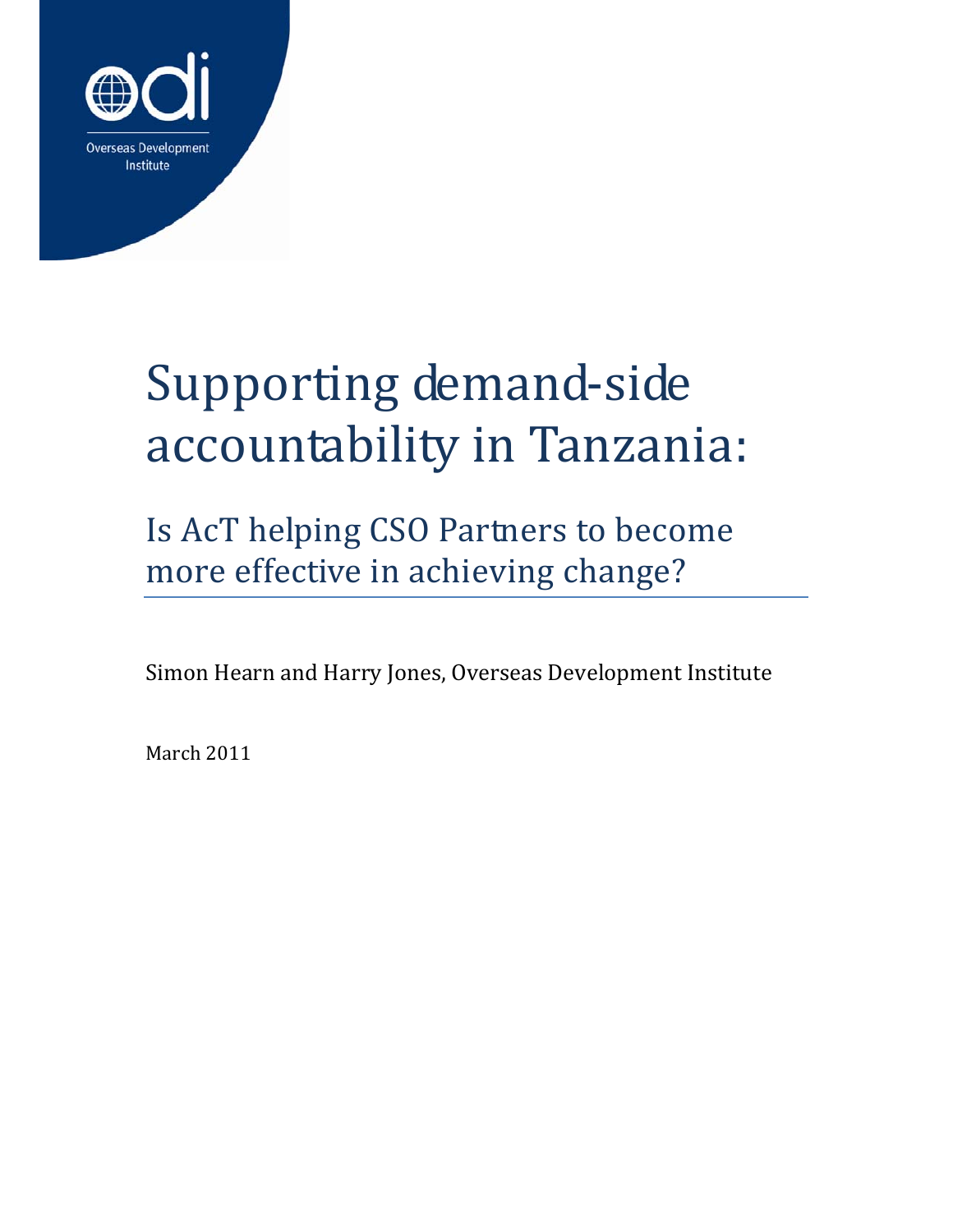## **Introduction**

The Accountability in Tanzania Programme (AcT) provides support to prospective and existing CSO partners to strengthen practices and capacities of strategic planning, management of implementation, monitoring and documentation of results and learning. One of the key tools that the AcT uses for this purpose is Outcome Mapping. AcT has adapted its approach to Outcome Mapping from ODI's RAPID Outcome Mapping Approach (ROMA). Since ODI's original introduction of ROMA to the AcT team in September 2009, the tool has been developed further and an AcT Resource Guide on Outcome Mapping produced. A total of 8 partners have been trained in Outcome Mapping.

In addition to the training on Outcome Mapping, AcT has provided follow up support and related advice on programme management. Technical support has also been given to partners through discussions and provision of comments on concepts, project documents and strategic plans in order to strengthen their strategic approaches.

AcT provides this support to CSO Partners on the premise that it will add value to their work and help their chances of achieving change. This also helps to link AcT's logframe outputs and indicators to those of CSO Partners and assists the Programme to ensure CSO Partners have (a) realistic and achievable change outcomes based on well thought out theories of change which they (b) make steady progress toward and (c) this progress is able to be measured.

Hence how CSOs develop and apply their strategic plans and how AcT supports them through this process is critical factor for the success of the Programme which needs to be monitored and evaluated. Moreover, there is particular added value in more qualitative research being undertaken around these processes to produce case studies which can be used for reporting on AcT's progress, as well as improving the work and impact of the partnership.

This report aims to highlight the experiences so far of four the AcT partners in terms of their strategic planning and the support received through the AcT partnership. The CSOs researched for this study include: Women's Dignity, Daraja, TFCG/MJUMITA and Oxfam GB.

**Women's Dignity** works with marginalised girls and women to enable them to realise their rights to health as well as promoting citizen action for increased accountability. They particularly focus on obstetric fistula as a determinant of poor people's wellbeing. As a previous holder of a strategic grant agreement with DFID, Women's Dignity was included in the first round of grants which came through in January 2010.

**Daraja** are a relatively young CSO working in Njombe district at the local level. They have three programmes, their most well known is a local newspaper, *Twende Pamoja*, which aims to respond directly to the needs of the local people, deriving their content from the most pressing issues and giving a voice to the people. They also run an innovative SMS service for monitoring water pressure at local water points. Their third programme is less developed than the other two but focuses on research and national policy advocacy.

**TFCG** is working in partnership with **MJUMITA** on this AcT funded project called Forest Justice in Tanzania. The Tanzania Forest Conservation Group is a well established NGO that works to conserve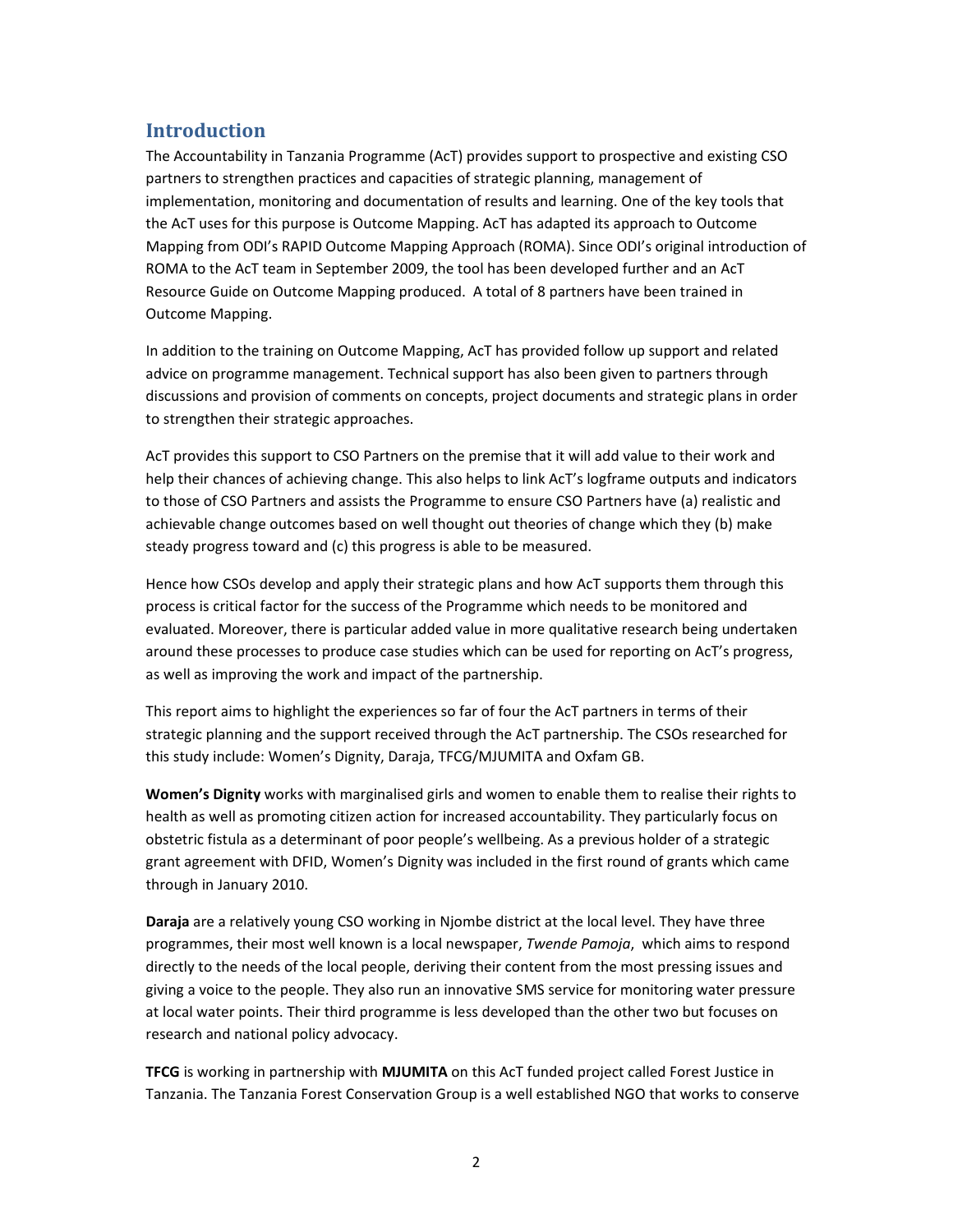and restore the biodiversity of globally important forests in Tanzania through capacity building, advocacy, research, community development and protected area management. The Mtandao wa Jamii wa Usimamizi wa Misitu Tanzania (MJUMITA) is a is a relatively new network of community groups involved in participatory forest management in Tanzania, founded by TFCG in 2000 and made an independent NGO in 2007. The Forest Justice in Tanzania project is working to bring about change in forest governance in Tanzania.

**Oxfam GB** works with smallholder farmers and vulnerable groups in the regions of Ngorongoro, Tanga and Shinyanga across three programmes: education, agriculture and pastoralism. With AcT support they are integrating governance approaches into these programmes and forming a new programme; Chukua Hatua which is seeking to increase citizen engagement in monitoring public service and resource management. They are employing a series of pilot projects to test their theories of change, of which the successful ones will be rolled out at a larger scale.

This study was based around semi‐structured interviews with CSO staff and the AcT team – these were mostly in-person, held by both researchers, but where this was not possible interviews were carried out over the telephone. Staff were interviewed individually, and in confidence (hence why no list of interviewees is provided). 12 interviews were held with CSO staff, and 5 with the AcT team. Various CSO‐specific and general AcT documents documents were reviewed in order to provide supplementary information and background. Interview transcripts were drafted based on reflections from both interviewees, and analysed with the assistance of qualitative data analysis software.

There were some factors which limit the robustness of the inferences which can be drawn from the study. While it had been hoped that at least 4 interviewees would be found for each organisation, this was not possible for each of the CSOs studied. Also, while it was hoped that we could speak to individuals who played a variety of roles, again this didn't prove possible. The fact that some of the CSOs interviewed were at a relatively early stage of receiving AcT support and applying Outcome Mapping limited the relevance of further interviews, but also further limits the extent to which firm conclusions can be drawn from the study.

Having said this, we would argue that this study was a worthwhile exercise, and that the findings should be taken seriously. Although the quantity and variety of interviews was not what was hoped, many of them seemed to be of high quality, with genuine and honest engagement by interviewees. A number of themes stand out as being supported not just by direct statements from other interviews, but by other aspects which can be interpreted from the transcripts. As such, at minimum our findings mark out issues which bear serious consideration, as evidenced‐based reflections on the way forwards for the AcT programme.

The report is structured in four main sections. Section one looks at the context which AcT is intervening in – bringing out some key features and challenges for promoting CSOs role in strengthening accountability in Tanzania. Section two describes the processes of interest to the study and the perception of these processes by AcT partners; the overall grants process, the OM process, learning and networking and other forms of support by AcT to its partners. Section three discusses the emerging outcomes of the support given to the partners by AcT and section four presents a set of recommendations for the AcT programme.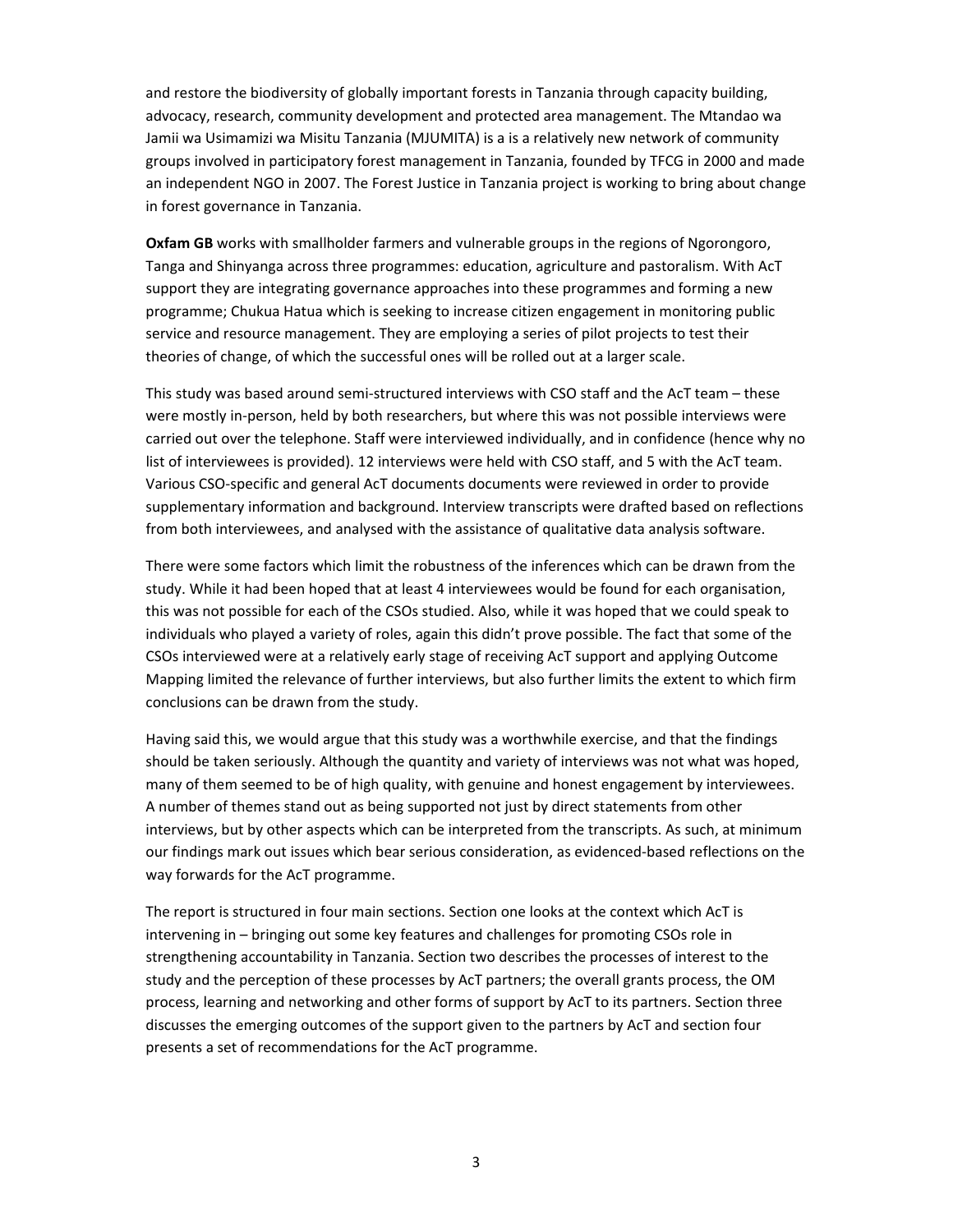# **1 CSOs working on the demand‐side of accountability in Tanzania**

The AcT programme set out with some ideas and propositions about CSOs in Tanzania, their capacity and what drives it, and their current and potential roles for promoting accountability. Although the AcT team has already begun reflecting on these assumptions, informally but also by producing a qualitative partner baseline (Dyer, 2011), further light can be shed on them from the findings of this study. We will take a number of points in turn, and compare expectations and experiences so far.

#### **1.1 Strategic focus and monitoring**

Two core assumptions underpinning the AcT programme: the CSOs capacity to act strategically is crucial for their effectiveness in holding up the 'demand' side of accountability, and that in Tanzania CSOs are likely to have variable or low capacities on this front. This study was able to gain some insight into the latter proposition, which seems to hold some truth. The rapid growth in the number of CSOs in Tanzania over the past 20 years has been observed to be largely 'supply driven' (Sundet 2011), a response to the availability of donor funding: since much of this funding is project-based (and for a period, largely focusing on service‐delivery rather than advocacy), organisations tend to work around these kinds of shorter timeframes and focus on whatever areas they are able to win projects in.

This trend of having run the risk of being overly 'project-driven' was mentioned by some interviewees, and others described the habits of staff and teams whose planning was largely driven by projects, activities and outputs rather than considerations of the 'bigger picture'. To a certain extent this can become an embedded mindset, or part of the culture of an organisation –some interviewees remarked that in some instances staff feel seem to feel much more comfortable when they are making themselves busy, rather than taking time to reflect on outcomes.

Related to this are practices around monitoring and reporting. The qualitative partner baseline notes that staff of CSOs are often quite well versed in 'aid administration' approaches, setting targets appropriate for service‐delivery activities. The interviews would seem to support this idea. We found that, as with planning practices, monitoring seems to have previously taken place largely at the 'outputs' level, with CSO staff collecting information as an administrative requirement separate from their real work rather than an opportunity for learning. However, it is also worth noting that this does not necessarily mean that staff don't consider the outcome level: one interviewee remarked that staff would provide a lot more information on changes at this level in discussions with colleagues, and when probed to speak about these issues. This means that, rather than (or as well as) an issue of technical capacity and (previous) incentives, the lack of outcome monitoring may be a matter of low confidence about talking about certain issues in administrative or formal reports, or about reporting on them to donors, or in a foreign language.

# **1.2 Thinking and acting politically**

A second pair of ideas which lies behind AcT's approach is that many CSOs in Tanzania are not accustomed to probing the political dimensions of development problems – and that this may be necessary in order to make further progress on governance and accountability. This is why AcT set out to explicitly introduce a political economy approach and stakeholder mapping to partners. Interviews seemed to provide some support for the former, with several people arguing that there can be a certain tendency to be stuck in the 'formal' interpretation of actors' roles and motivations,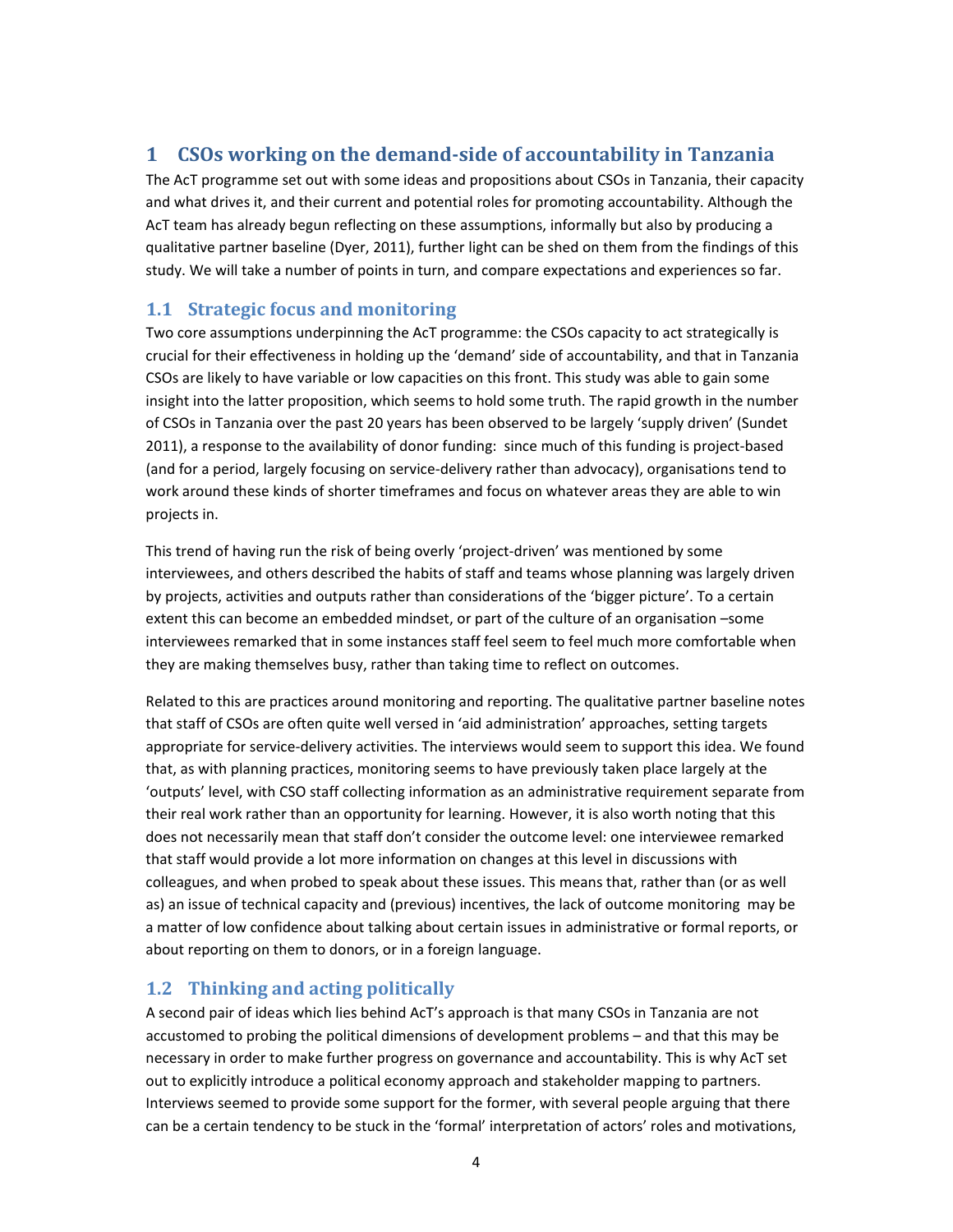rather than digging into the less visible world of the incentives which really face people such as local government officials and district commissioners. Although one organisation in the study already carries out formal 'power analysis' as part of their planning procedures, many reported that it could be quite difficult to talk about issues such as corruption. However, this is not quite the same as people not being aware of this kind of issue, and in fact many interviewees demonstrated (and reported) a keen appreciation of political issues when it came to the risks of operating as a CSO in Tanzania. The careful lines that have to be tread in terms of staying 'onside' with key officials and managing political risk are no simple matter, and something which CSO staff often seem to understand quite well, even if they are not always forthcoming about talking about these issues with donors, or writing them up into a report.

What rang more true is a reticence to take an 'outside track' (See AcT's Theory of Change<sup>1</sup> for a discussion of this) approach to influencing the government. Previous analyses had noted that CSOs' mode of engagement tended to involve working with government, taking part in joint meetings with development partners and government representatives rather than making public demands or being overtly critical. Many interviewees remarked that this comes from a long history of being unable to talk about government, and is quite culturally embedded – communities are not at all used to making demands on local government. One interviewee put it like this: "we feel there can only be accountability if there is a change in the community as well".

So while CSOs do recognise political risk, they are less keen to 'stick their necks out', especially not based on suggestions by donor organisations who may not be around to feel the consequences. Some questioned whether the underlying premise holds true, whether being critical and taking a stand was indeed necessary. Other signs seem to suggest that the precise way in which Tanzanian CSOs do take the 'outside track' may need to develop as a matter of trial and imitation of peers – with many organisations happy to follow Haki Elimu's lead in the way they use media, embedding further innovations in CSOs modes of engagement on accountability may proceed in this way too (discussion with and copying from peers rather than based on planning cycles and tools).

#### **1.3 CSO capacities**

The original intention of the AcT programme was to fund CSOs with high capacity, the "blue chip" organisations in Tanzania. Some of the team reported that the original intention for the programme had been to take a relatively 'hands off' approach, based on the assumption that the biggest and most prominent CSOs were highly effective and competent on a number of fronts. In practice, there were two issues which have required attention. Firstly, it seems that expectations over financial management capacities and systems were not fully realistic – some of the organisations funded have required assistance to build up this side of their functioning, and it was not practical to simply hold partners to strict standards without also providing assistance in meeting them.

Another issue is the extent to which individual capacity is distributed throughout the organisations. In many instances it seems that CSOs rely on a few multi-talented individuals at high levels in the organisation, without a significant amount of capacity underneath them. While these individuals can take part in training, formulating of strategic plans and monitoring frameworks, and so on, there is a sense on the part of interviewees in AcT and CSOs that it may be important to attempt to embed these processes and concepts more fully throughout the organisation.

<sup>1</sup> http://www.accountability.or.tz/wp-content/uploads/2011/03/AcTs-ToC.pdf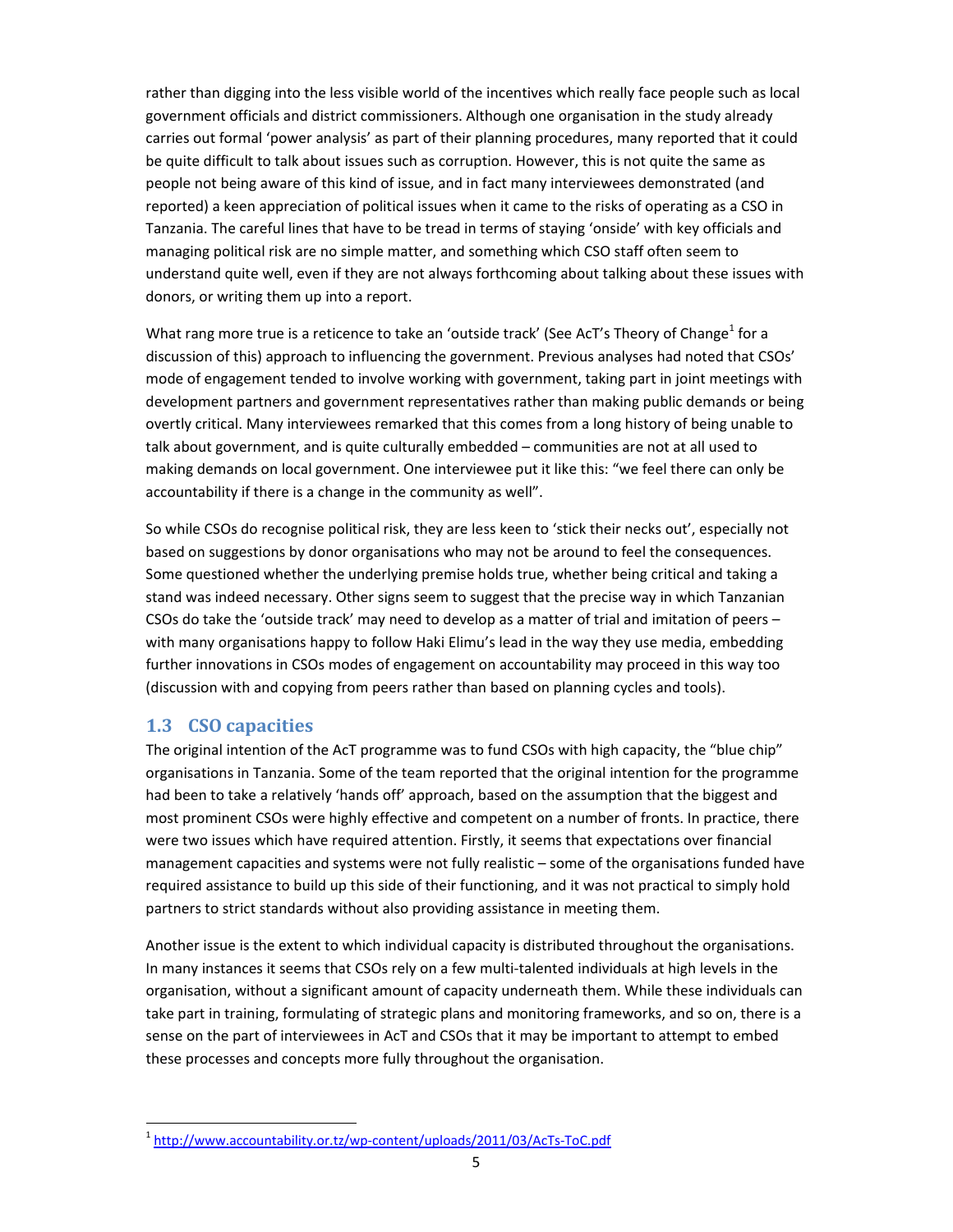One final issue was that of local ownership and anchoring of CSOs. Sundet's political economy analysis (2011) identifies that one key issue for the effectiveness of Tanzanian CSOs in promoting accountability is the forces which mitigate against genuine social movements, and which tend to squeeze out processes and structures which might enable CSOs to properly represent the views of marginalised constituencies. While this was not intended to be a central topic of this review, it is interesting to note that some CSOs seemed to have a number of strengths in terms of participatory practices and being locally embedded – including bottom‐up formation of strategic plans, community‐based visioning as a tool for planning projects, and projects which garner a significant amount of local ownership. The question of how this kind of feature weighs up against strategic capacity in terms of what might be the most important to build in CSOs in order to improve accountability in Tanzania is left open.

#### **2 AcT's partnership with CSOs**

A partnership with AcT means more than receiving a grant, it means entering into a programme of support with the aim of enhancing the ability to influence change. This section describes the experiences of the four interviewed CSOs with regards to this partnership. It looks at the overall grant application process, the OM facilitation and training, the networking and learning functions and other support roles.

#### **2.1 Overall grant application process**

AcT is a non-traditional donor in the Tanzanian context in many ways; not least in its grant application process. Rather than requiring a detailed proposal, the first phase of the application process requires a one page concept note detailing the idea for change. Those that get accepted at this stage move on to phase two where AcT then reviews strategic plans and other documents and works with the organisation to decide upon the level of support needed to get the plans to level where they can be funded. The level of support varies but will often involve common elements including Outcome Mapping training and facilitation, discussions about the theory of change and strategies, financial management and risk capacity assessment. The intention of this phase is to ensure the CSO is very clear on their intentions to bring about realistic and measurable change that relates to the reality on the ground and that they have clearly defined and coherent strategies. Once the strategic plan has been honed and agreed the strategic grant agreement can commence.

The experience of this process varies widely across the four CSO with the time between stage 1 and stage 2 varying between a few days to over a year. Three out of the four CSOs mentioned that the process and expectations were not clear up front and that the goal posts seemed to change regularly, and in general involved a lot of back and forth communication between them and AcT. In particular, it is not made clear to the CSOs at the beginning as to what would constitute an acceptable strategic plan – the impression given is that this is not clear to AcT themselves and in fact they judge this on a case by case basis and only know what they are looking for when they see it. The exception is one of the CSOs who had a very quick and simple process that didn't involve an overly intensive consultation and review process and whose strategic plan was accepted promptly.

The variation in experiences demonstrates the customised approach that AcT employs, which rather than being a conveyor belt or tick‐box standardised process, seeks to engage the grantees in honest and deep dialogue about their intentions. This approach is integral to the AcT programme and, from its perspective, crucial for governance work, which is seeking to transform the institutions that affect the everyday lives of citizens in Tanzania and hence requires deeply rooted theories of change. In a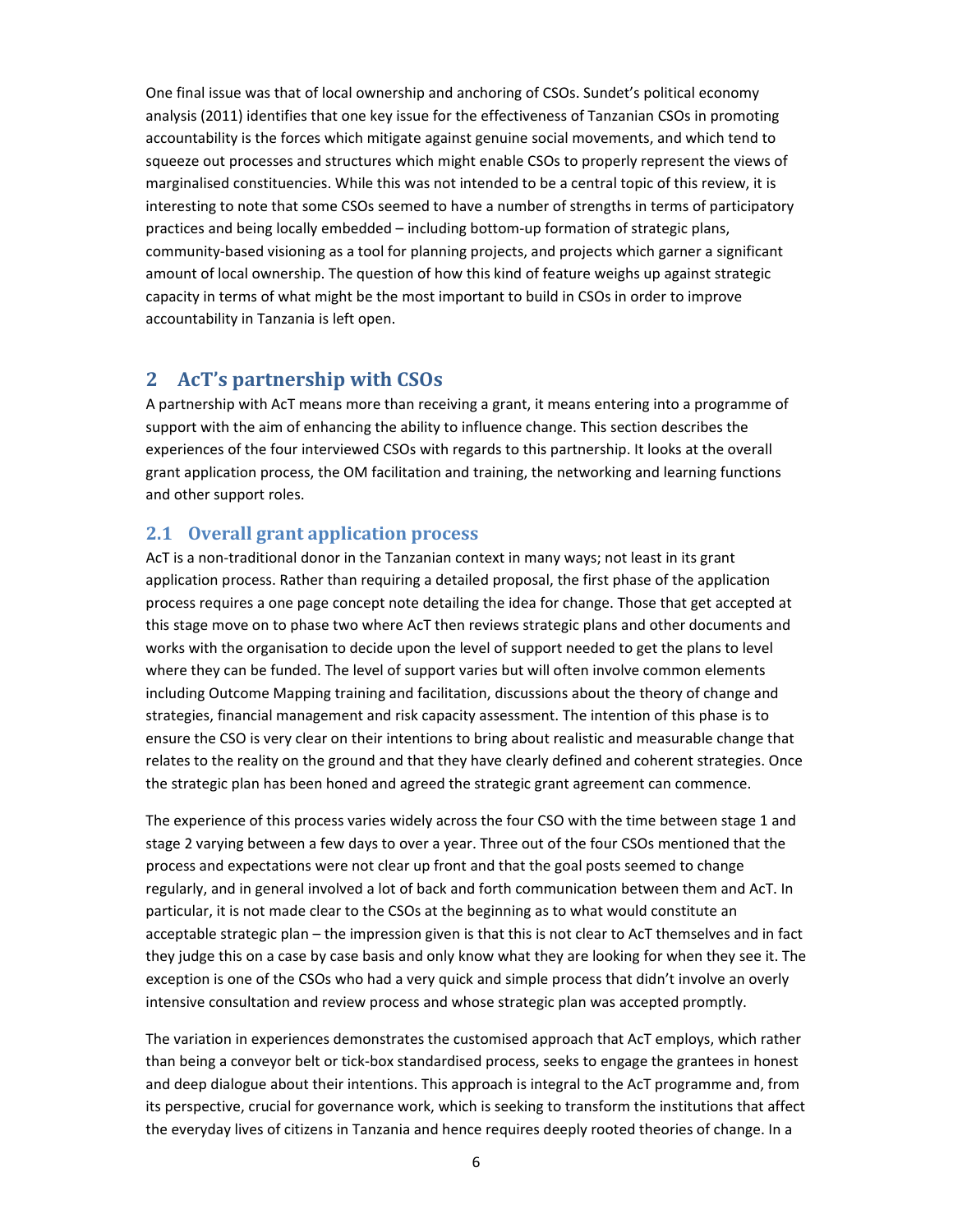context where many CSOs have become content in only planning for and reporting on delivery of outputs, it is vital to challenge them to begin thinking about more transformative change – and to employ mechanisms of measuring that change. This cannot be done through a standardised process but must involve ongoing dialogue, which is often uncomfortable and challenging. It is clear from the CSOs interviewed that this approach is different to previous experiences and very much appreciated for its desire for detail but not so much for its lack of transparency.

From AcT's perspective, the capacity building process, to get CSOs' strategic plans to a point where they can be funded, has been evolutionary in that initially, there was never an intention for the process to be so intensive at the planning stage, but as opportunities have arisen, interests piqued and needs become clearer AcT have had to alter their approach. This is most evident in the hiring of the Planning Mentor to take on the role of facilitation and training of the CSOs.

#### **2.2 Outcome Mapping training and facilitation**

The key elements of AcTs approach to influencing changes in policy, practice and power relationships are 1) that the social, political and economic context in which the change is happening should be researched and understood; 2) that it is vital to have a theory of change that reflects the reality of the context and 3) that the changes sought should be expressed in terms of behaviour change of key stakeholders that can be observed and measured. These principles are operationalised through the Outcome Mapping methodology which AcT has adopted and made available to its partners. Although OM is pitched as an option for CSOs rather than a requirement, in general it is strongly encouraged for CSOs to work through the process. As part of stage two in the grants process, AcT will look at strategic plans, M&E strategies and other documents to assess whether to offer OM to the CSO or not. Only in one of the four CSOs was OM not implemented, and this was because of a combination of a very clear strategy, a sensible theory of change and a way of working that already captures relevant information. For the remaining three CSOs, OM was offered and adopted and although they have all gone through the OM workshop and developed their progress markers, none of them had got further than this and were therefore unable share experiences of putting the OM into practice.

The general process for introducing OM starts with an informal introduction to the approach in a meeting between members of the AcT team, usually the programme director and/or the planning mentor, and senior members from the CSO. This is then followed by a more intense training and strategic planning workshop, usually involving many members of staff from the CSO. The expected output from the workshop is a set of progress markers written up for each of the priority stakeholders, which often involves follow up work after the workshop. Since the progress markers this form the basis of the outcome monitoring system it is important to get them right, so AcT would review the PMs and offer advice to sharpen them up.

There are two interesting variations on this process. One of the CSOs interviewed decided that they would only be able to generate meaningful information from the OM exercises by involving the boundary partners and other stakeholders. A workshop was organised for over 50 people and facilitated in Kiswahili by the AcT planning mentor and two others. This was the first time within the AcT programme that boundary partners were involved in the OM process and proved to be a great learning opportunity for the programme. But it is not without its challenges, the biggest of which was the language barriers – both in understanding the steps of OM but also understanding accountability and governance concepts. Another big challenge was the difficulty the boundary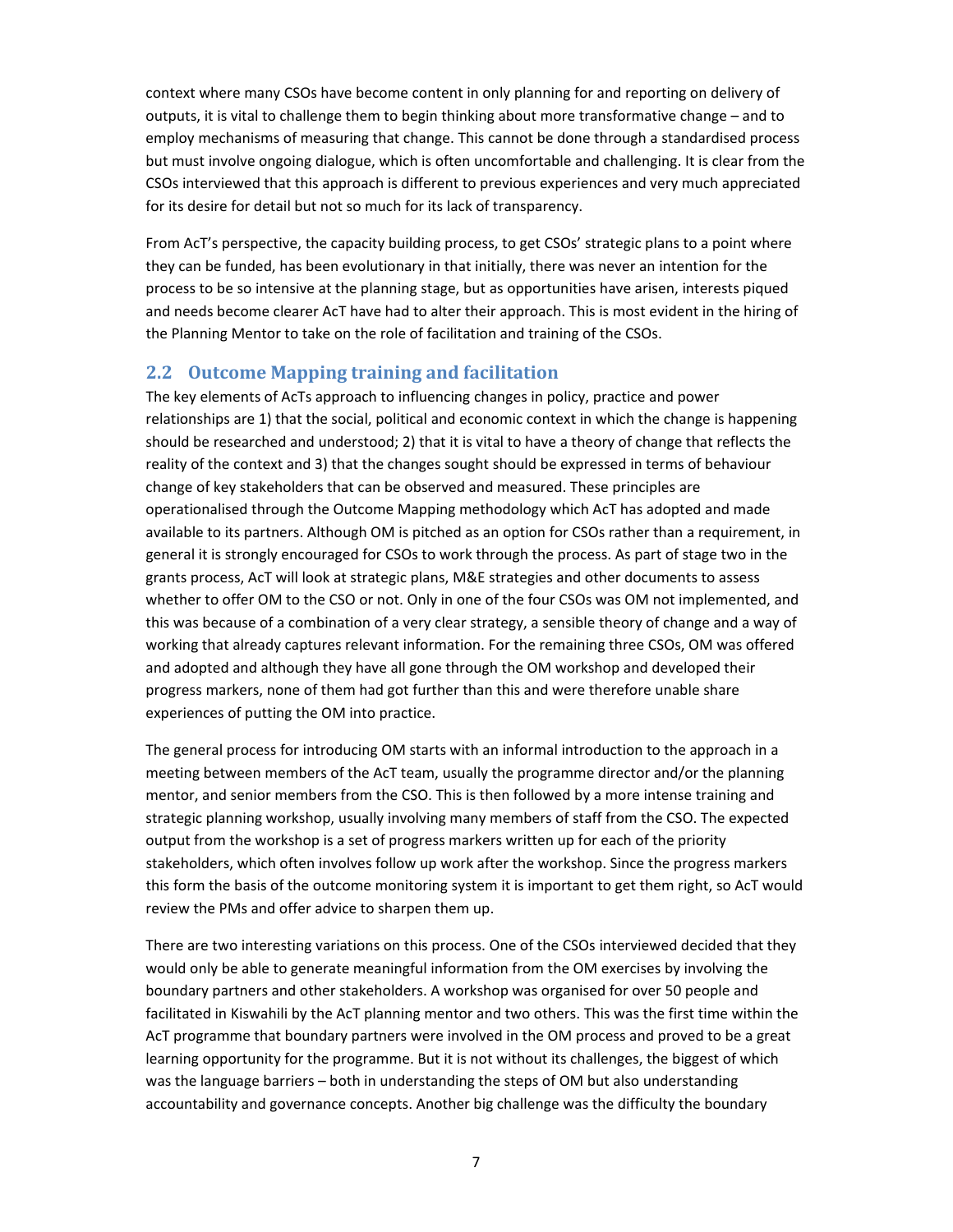partners and community members had in imagining that things could be different, let alone expressing those aspirations.

Another CSO had almost the opposite experience in that only two staff members were involved in the OM process. This was mainly for the reason that the programme team was yet to be hired and it didn't make sense to involve others at this time. For this CSO, who are much more used to a participatory approach to planning, AcT's approach was unusual and would be more comfortable with engaging a wider group of stakeholders, including the villages with whom they are working, in the planning process. This comes with the caveat that at a certain point, decisions have to be made and language finalised by a small group of decision makers –for example it doesn't make sense to develop detailed indicators in a workshop, but it does make sense to gather as much information in a workshop as possible, and later craft these into useful indicators.

For each of the three CSOs trained, OM was a completely new way of thinking about planning, monitoring and evaluation. There was a lot of appreciation for the methodology and they all recognised its usefulness in the kind of work they are doing that seeks transformative change through advocacy and citizen engagement. In many cases, OM was seen to fill a gap in the capacity of the CSOs, where they either didn't have tools before or where their tools were inadequate for the tasks they were finding themselves doing. The characteristics of OM that were most appreciated were:

- ‐ its focus on people and behaviour change given that many of the problems the CSOs are working on are about implementation of policy, not it's formulation, but also that all forms of change can be broken down to behaviour;
- ‐ the way it inspired ambition through its focus on progressive and sustainable change in the world rather than outputs of a project;
- ‐ its ability to make transformative change visible and hence observable;
- ‐ the way it helps develop clear and specific aims rooted in reality of the context;
- ‐ its methodical and systematic approach which helps identify who we should work with and what changes we want to see.

A number of limitations of the OM approach were also shared by those interviewed. For example, there was a sense among the interviewees that OM was being sold as 'the be all and end all' but in reality it didn't live up to this expectation since by itself it can't capture all the information that is needed. Another difficultly that some have had with OM is formulating detailed progress markers for actors that are largely unknown at the beginning of the programme. And even if progress markers can be developed for each boundary partner, the systems for data collection and analysis are not well developed and the pure quantity of indicators is unmanageable. One of the interviewees felt the focus on changes at the policy level is at the expense of changes on the ground, which are just as important in most cases – although in practice, many of the CSOs are using OM more often to track change at the community level rather than policy. Finally, there is a concern that the journals are too easy to manipulate and too subjective to be used as evidence for change. Many of these challenges are very common, and often expressed by people coming from more proscriptive M&E environments as they first come across OM. It is difficult to tell at this stage how much these opinions are due to the fact that the CSOs are relatively new to OM and still developing their systems.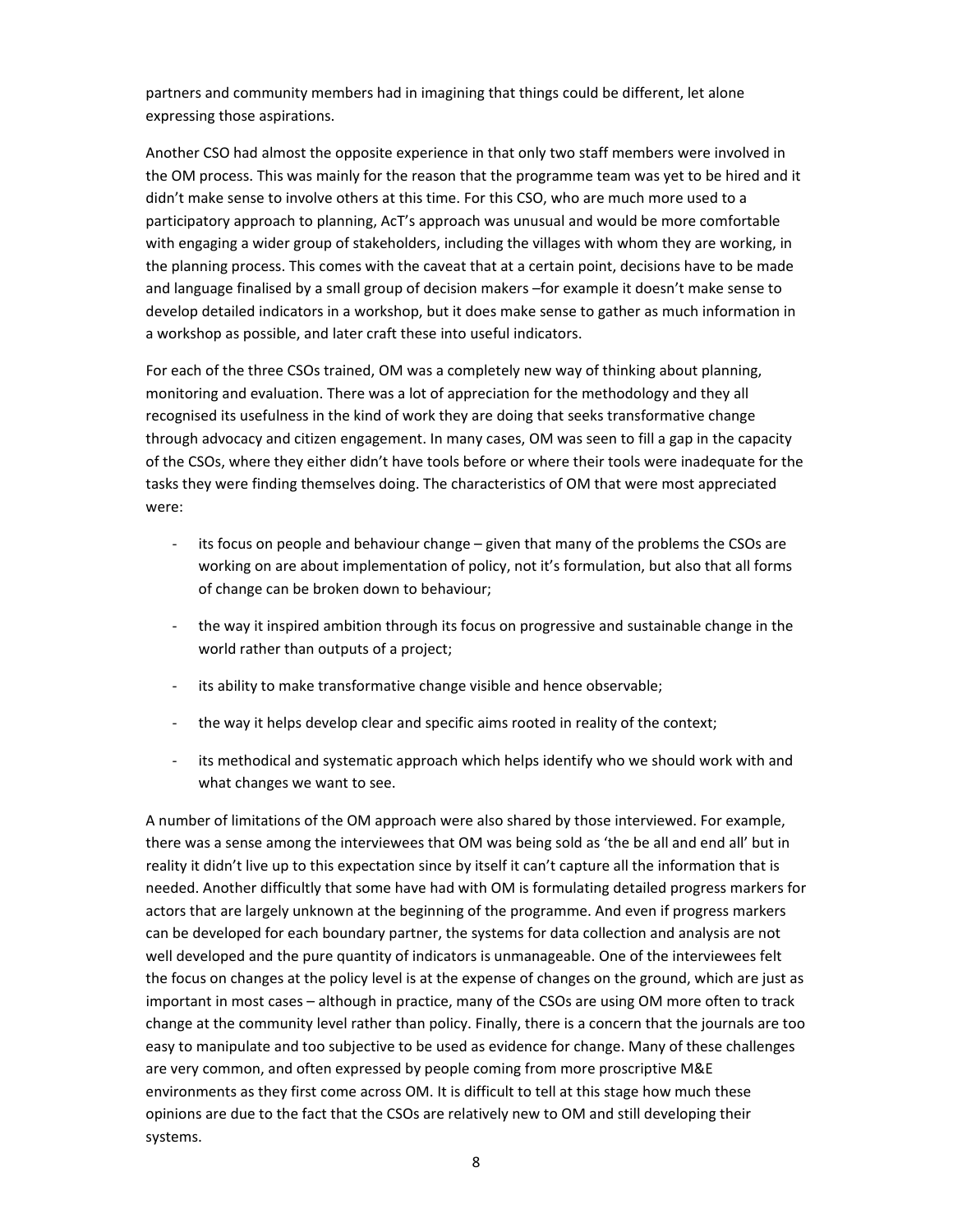#### **2.3 Networking and learning**

Another element of the AcT programme that is central to its strategy is learning among the partners about what works in strengthening accountability and fighting corruption. The intention is to build learning mechanisms that are independent of the AcT programme per se, so that they are sustainable and will remain in the long term even if the programme does not. The main way in which AcT stimulates learning in this respect is through regular learning events. These are quarterly, informal, half day, facilitated discussion events, designed for AcT partners, where the agenda is set by the participants themselves. There have been two events so far, the first was about whether CSOs have been effective in strengthening accountability in Tanzania and started with arguments to and for and then opened out into a series of 'world cafe' style discussions. The second event, on the subject of media and communications, followed an 'open space' format which allowed participants to set the agenda. The most popular topics were grassroots organizations and dealing with political risk collectively. The third event will be held in March 2011 on the subject of 'the policy gap' and how it plays out in the health, water and education sectors and will include presentations from 3 or 4 partners. So far the events have mostly focussed on programmatic areas but there is an intention to also look at operational aspects, such as financial management.

The learning events are very popular among the CSOs interviewed and have been very well attended. There is an appreciation of the informal style of the events with a focus more on discussion than presentation. One of the biggest benefits of the events is the networking opportunities that it enables. Many of those interviewed remarked that having regular contact with other organisations is beneficial, for some it was about learning from the bigger, more established organisations, for others it was about coordinating activities on the ground. One example of this comes from Oxfam, who got an idea from the second learning event to use theatre and video as a monitoring exercise to carry out with their community animators. One criticism of the events was that they weren't long enough to hear all the great stories and ideas from the other organisations.

#### **2.4 Other support**

In addition to the support mentioned above, AcT also provide more ad-hoc advice and support. Many of the CSOs commented on the challenge function that AcT plays – providing regular feedback on the CSOs latest ideas and challenging theories, assumptions and strategies. While this function is greatly appreciated by the grantees, there is a concern that the advice is not always practical and/or suitable for the CSOs. In particular, there is a feeling among some interviewees that AcT has been encouraging more confrontational approaches to advocacy; seeking front page headlines and challenging the government more directly; approaches which are inherently more risky. Yet, for some, the feeling is that AcT isn't doing enough to help mitigate these risks; it is left for the CSOs to take. That is not to say that AcT ignores these issues, far from it, risk is a common area of discussion with partners and space is given for peer learning on this subject (as mentioned above).

#### **3 Outcomes so far**

Given the timing of this study it is not possible to look at how effective the AcT programme has been, and it is quite difficult to identify concrete changes achieved. Many of the CSOs have only just received AcT funding, and others have only recently begun work on AcT-funded projects. Some have not taken on the AcT Outcome Mapping approach, and out of those who have, only one has got as far as submitting the first monitoring report (and they were not one of our study CSOs). Therefore,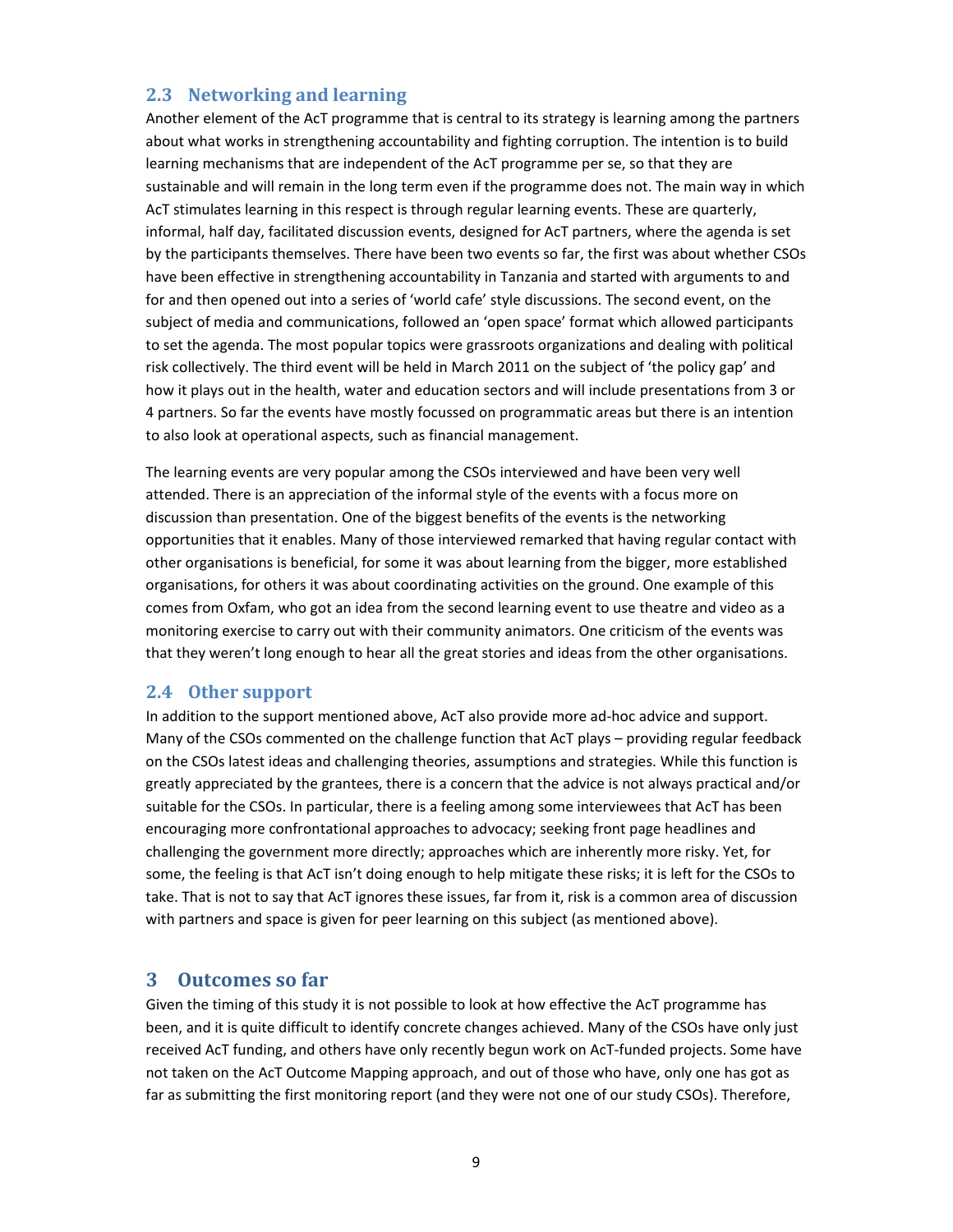we will largely highlight factors which are hopefully signs of future changes rather than significant shifts in themselves.

### **3.1 Benefits of the AcT grant**

A number of the interviewees felt that the nature of the AcT grant provided a number of benefits compared to other sources of donor funding. By providing core funding, or support which was close to being core funding, AcT is providing the space for CSOs to become more strategic. Bringing strategic focus has been a challenge where a CSO has to do its best to secure funding from whatever projects are available, meaning that work had often been supply‐driven. A number of interviewees praised the freedom and space which came with AcT funding in terms of how they work towards their goals – for example, TFCG reported that AcT funding will allow them to expand the geographic coverage of their work, strengthening their network and providing more support to their members.

A few interviewees commented that this is particularly important for relatively young organisations, which are finding their feet and may need some flexible support at the outset. Many interviewees also praised the prioritisation of demand‐side accountability issues, as an area which they had wanted to work in for a while but not had the opportunity where a lot of donor funding was focused on service delivery. Some argued that this in itself was allowing them to bring greater sustainability to areas they'd been working in – for example, by addressing governance issues in schools this should be a more sustainable investment in the education system than simply providing services alone.

## **3.2 Perceived value and potential of OM**

The interviews met with considerable buy‐in to AcT's Outcome Mapping approach. CSO staff reported that they had been keen to receive more than just financial assistance, and OM was nearly universally felt to be a valuable tool. These observations were echoed at various levels in CSOs, rather than simply by the staff most directly engaged in the process of formulating their frameworks with AcT. The inputs from and relationship with the AcT planning mentor was spoken about in glowing terms. More generally it is important to note that the *process* of engagement around planning, monitoring and reporting frameworks was felt to have provided considerable learning and value.

There were many aspects of OM which were felt to bring considerable innovation and value to the CSOs work. Many felt that it is a relatively empowering tool, some argued that in this way it "inspires ambition". This comes as quite a change for those who are not used to thinking about more strategic issues, and it was felt to provide a radically different way of working within the CSOs. Others remarked that it had potential to give structure to observations which were otherwise not explicitly recorded, for example on field visits.

It was also felt to be particularly useful for approaching issues of governance, accountability and policy influence. Especially for organisations not particularly used to working in advocacy, staff reported that it provided a valuable way of thinking through who to work with and interact with, who they have the capacity to work with and who to prioritise. The focus on monitoring behaviour change could be especially useful given the 'policy gap' in Tanzania – entrenched behaviour could be argued to be the main thing needing changing (rather than what is written in actual policy documents), in order to improve accountability.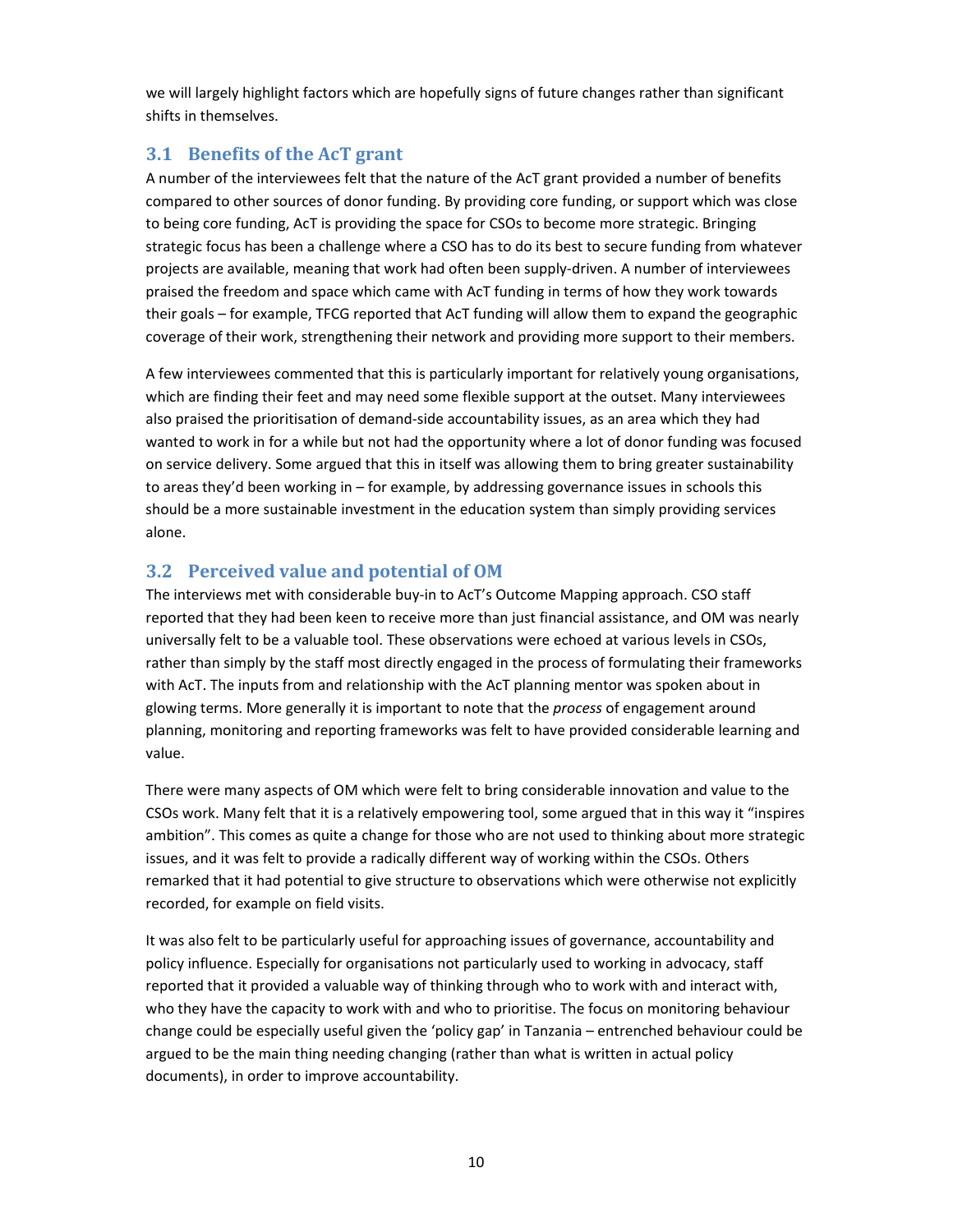# **3.3 Outcomes linked to the Act OM approach**

Although it is very early on, as mentioned, there were some small concrete changes which were attributed to the AcT Outcome Mapping approach:

- ‐ TFCG reported that the stakeholder analysis made them fully appreciate the importance of the private sector; furthermore when it came to the outcome challenges they realised there was a gap in terms of guidance on 'best practice'. This in turn led to developing a new element of their programme, on certification.
- ‐ TFCG are also currently taking up elements of the AcT OM approach elsewhere in their organisation. They are embedding it in other advocacy work, which they are doing as part of a REDD project, giving special attention to the stakeholders matrix and their motivations.
- Oxfam have attempted to use Outcome Mapping with the communities they work with an exercise which clearly was a big 'learning experience' but nonetheless this is something which will be followed up on further. TFCG/MJUMITA also revealed that they are planning on using OM with their members.
- ‐ The increasing demand for further outcome mapping training and support should also be marked down as an important outcome. TFCG and Oxfam both reported demand from different areas of the organisation to learn more about the methodology, and the demand for a Kiswahili translation is a promising sign. There are signs of interest from organisations who had not initially received support, such as Daraja.

## **4 Recommendations**

This study has highlighted a number of recommendations for the AcT programme, predominantly for the management team. The recommendations cluster around three areas; how the management team communicate with its partners, the introduction and application of the OM process and networking and learning role of the programme. It is understood that there may be actions already underway to address some of these priorities (it was of course not possible to get a full picture of everything planned by the AcT team) – in these cases, our recommendation should be interpreted as adding further support for the importance of these actions.

#### **4.1 OM and AcT support to partners**

- 1. Given that OM is built into the grant-making process, and will be a pre-funding requirement, it is important to be realistic about what to expect from the initial workshop. OM introduces a very different way of working and requires a change in mindset which often takes time to set in and may only be realised through implementation. Because of this it is important to build in support mechanisms after the initial training and framework development to ensure that the tools and frameworks remain relevant and useful. Previous experience<sup>2</sup> suggests that it is often useful to review and rationalise OM frameworks after 6‐9 months of working with them.
- 2. OM is intended to be an iterative exercise, not a one off static process. This is clearly communicated in the AcT Resource Guide but is not clearly realised in the practice of the

 <sup>2</sup> See Making Outcome Mapping Work, Harry Jones, 2006: http://www.outcomemapping.ca/resource/resource.php?id=139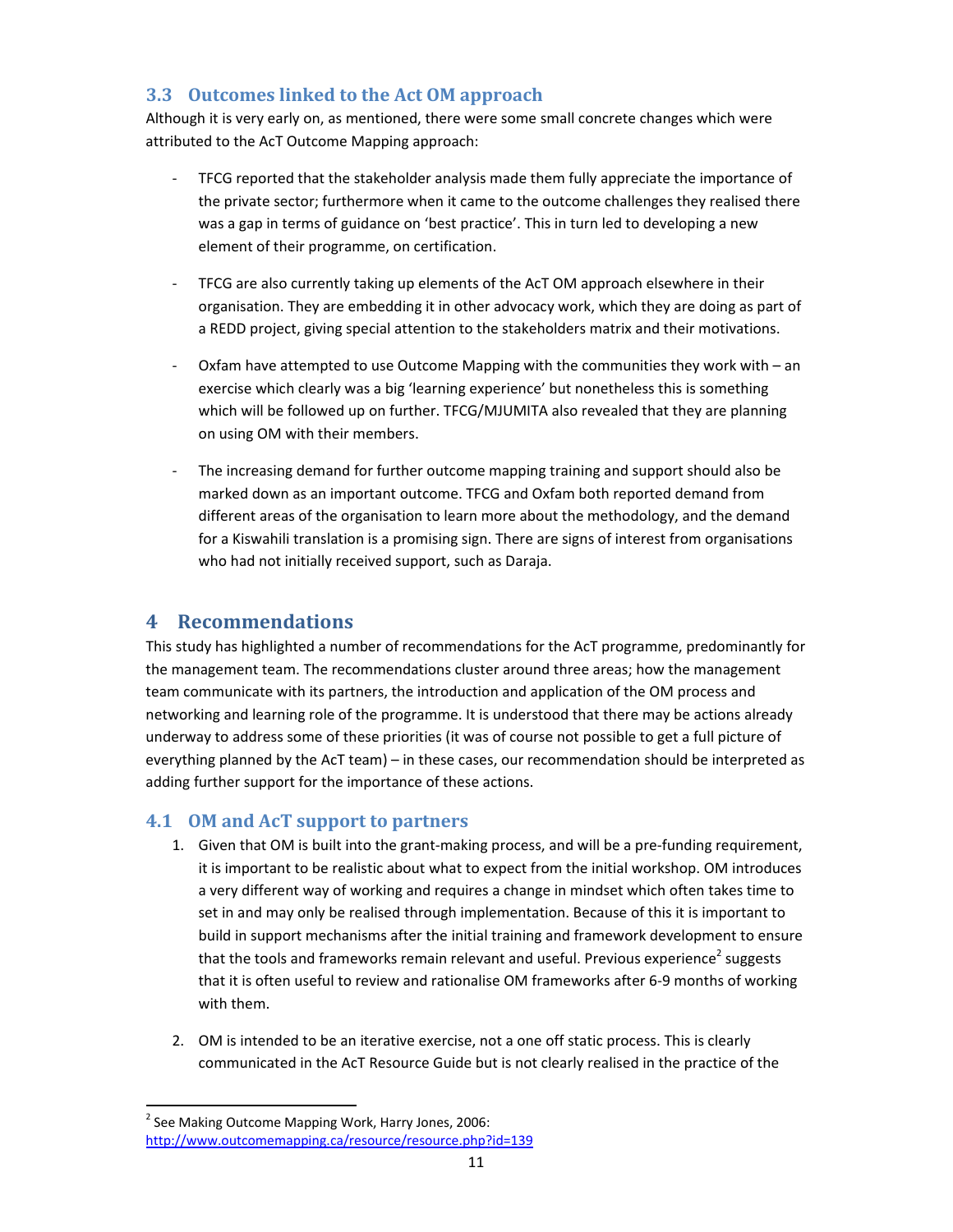CSOs. It would be beneficial if AcT played a facilitation role in reviewing partners' OM frameworks, possibly with further context analysis or action research to test the theories of change. Is the choice of boundary partner still relevant, do the outcome challenges need altering (perhaps because the position of an actor has changed as a result of the programme), are the strategies still relevant, are the progress markers realistic?

- 3. Experience has shown that there is value in involving boundary partners and beneficiaries in OM process, albeit with clear challenges. This kind of participatory approach (which is more in line with standard IDRC Outcome Mapping) should be encouraged in the future with one important consideration: there isn't always a need to go through the whole OM process explicitly, using the technical language and concepts. Instead, facilitative questions can be asked to illicit the same information – see the facilitation guides in the OM manual.
- 4. More generally, and related to the three points above, it is crucial for AcT to aim to have OM frameworks properly embedded in the organisations they are working with. A relatively broad ownership of the tool will be crucial in order to facilitate the change in attitudes, mindsets and habits which are required in order to feel the full benefits of the framework.
- 5. There are elements of the standard OM that can be useful in certain situations and should be made clear to grantees – in line with the intention to offer a flexible approach. For example the vision and mission steps can be very powerful at building unity in a diverse group and offer a clearer entry point into OM rather than going in at boundary partners and progress markers. The vision step also inspires teams to start by reflecting on the world outside rather than the project goals. Outcome challenges are also much more useful and coordinated when they are used in conjunction with a vision and mission.
- 6. Another tool to consider bringing in is strategy maps which can be very powerful at communicating an organisation's strategy and helping them prioritise and balance different approaches to ensure they make the best contribution to the intended change.
- 7. The Outcome mapping journals are a potential weak point in that they are crucial not only for demonstrating outcomes but also for promoting ownership of the OM process, but there is little evidence, among those interviewed, that they are being used (although we are aware of other CSOs using them; namely, TNRF). There is no easy way to generate a universal format that will be picked up and used. It involves trial and error and an openness to be creative and learn. The main recommendation here is not to hold on to one way of data collection but to consistently ask CSOs how they expect to collect data on changing behaviours, who will use the data, how it will be used and for what purpose. Demonstrating that they will be useful for themselves in many parts of programme management will aid adoption and ownership.
- 8. Introduce the partners to the OM community, demonstrate the resources and wealth of experience there and possibly even link them up to other programmes using OM outside of AcT.
- 9. AcT's use of OM for strategic planning is premised on the idea that the main gap in CSO effectiveness is strategic planning. However, as mentioned in section 1 there are also issues to do with forces that prevent genuine, locally owned and anchored political movements. For this reason, AcT should seriously look into the extent to which they may be able to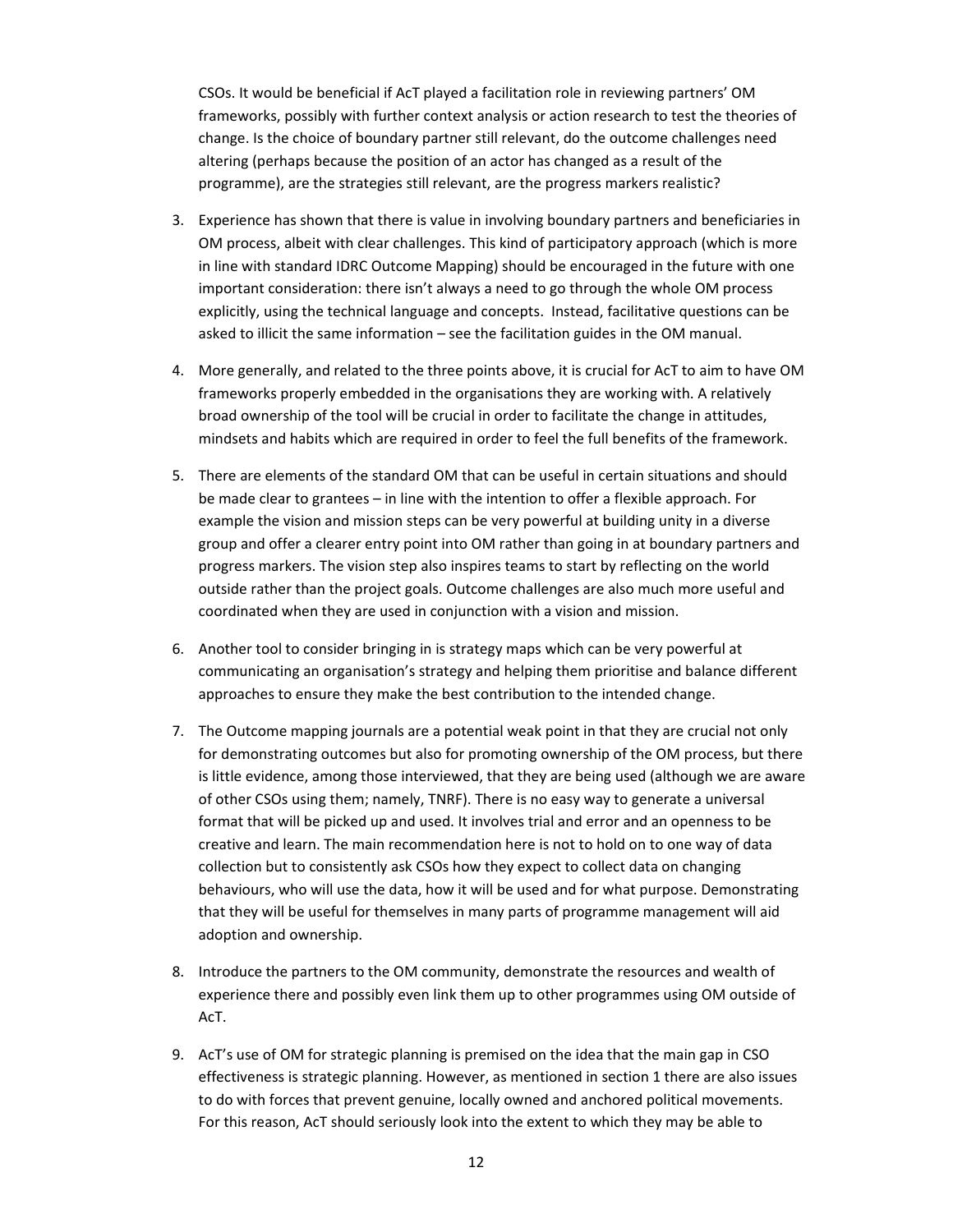support this aspect as well, promoting CSOs 'downward' accountability to the groups they are meant to represent.

#### **4.2 Communication between the AcT management team and its partners**

- 10. Provide partners with more digestible info about the programme and relevant issues. For example, there is interest in learning from the political economy analysis exercise but the paper is perceived as too long and difficult to apply. The paper could be broken down into bite-size chunks with recommendations on its application.
- 11. Another common request was to see AcTs theory of change explaining their overall approach to promoting accountability, how different activities are hoped to contribute to this and where it is hoped that the different CSOs will fit in to this.
- 12. Provide partners with the big picture of the programme to show how partners overlap in terms of their areas of interest, geographic scope, types of strategies and partners, and patterns of outcomes. This would help partners to understand their role in the programme's theory of change and to have a clearer idea of how they can coordinate with other partners.
- 13. Present a clear roadmap of the overall process up front and ensure partners are clear about the expectations and requirements at each stage as well as the support options that are available to them.
- 14. Clarify the recent changes in DFID and their potential impact on the AcT programme.
- 15. Be more proactive in supporting CSOs in understanding and mitigating the risks of engaging in politically sensitive issues.

#### **4.3 Networking and learning**

- 16. Although there was overwhelming support among interviewees for more learning events, there was a split view with regards to the frequency. Some were content with three or four a year and didn't want to be overburdened with invitations but some were keen for more in order to have more time to interact with other partners. Our recommendation is to keep running the main events at the same frequency but to build in other, optional, opportunities for engagement. Some ideas are presented in the next few recommendations.
- 17. Facilitate interaction between meetings through online spaces, for example an email list, a private blog or better use of the AcT website for knowledge sharing among partners. This option is popular among the partners interviewed but needs to be organised carefully. Dedicated facilitation is needed for online engagement to ensure participants are not overloaded with information but that the optimum pace of interaction is maintained with a steady flow of relevant content. This role would to best be played by a member of the AcT management team; the programme coordinator or the planning mentor would be appropriate.
- 18. Another option to facilitate learning between CSOs would be to provide incentives for CSOs to learn from each other face-to-face. This could involve funding and helping to organise trips where staff members from a variety of AcT partners can go on a day's 'study tour' to learn about a particular project or activity of one of the partners.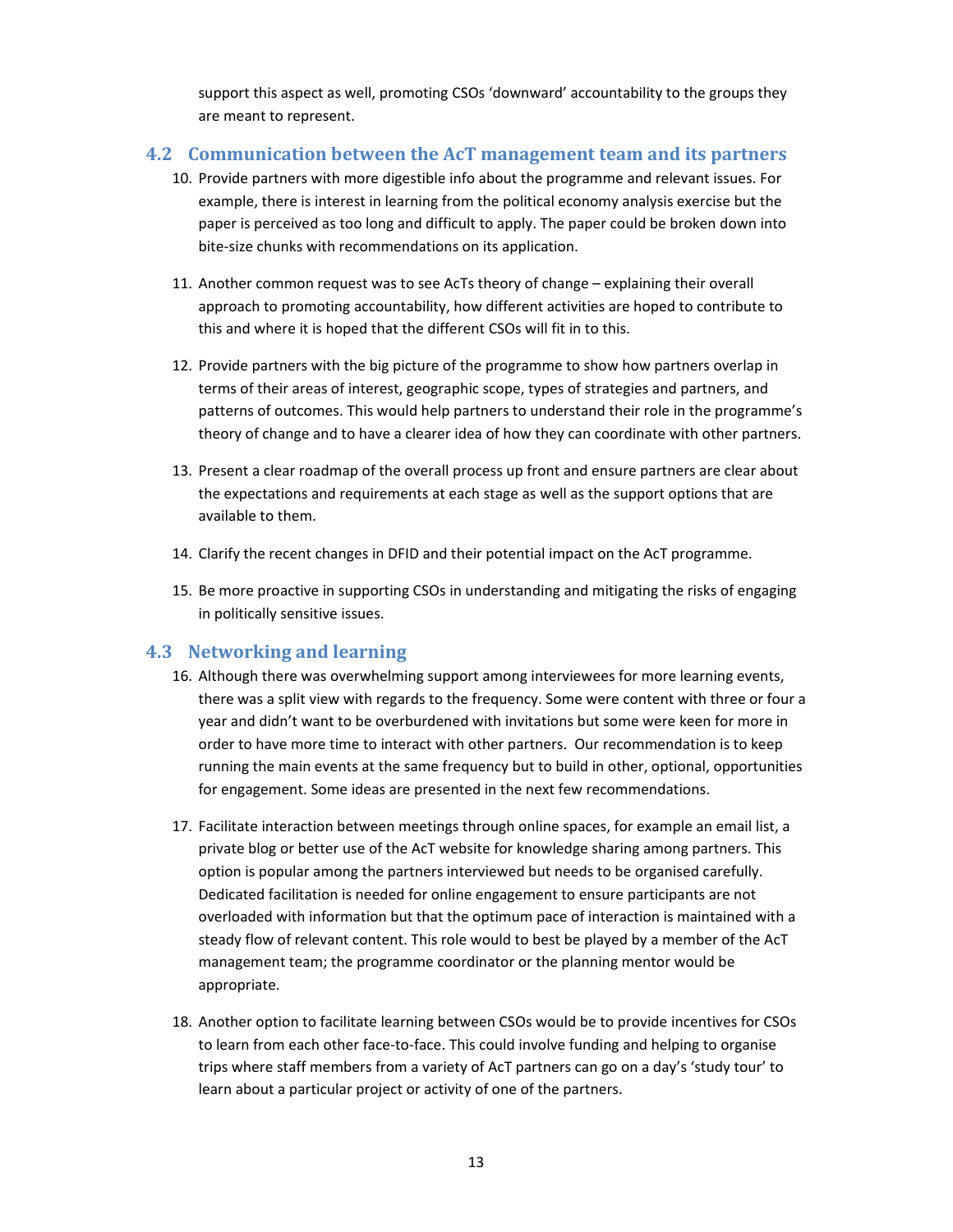- 19. Organise different types of events that attract different members of staff within the partner CSOs – would alleviate the overburdening of individuals. As well as the already planned events looking at operational areas of organisation management, there could be events targeted at more junior programme staff.
- 20. Linked to this, AcT could play a stronger role in encouraging more coordination at the programme level, facilitating links between organisations involved in similar thematic areas or strategies. This would give CSOs the opportunity to challenge each other's theory of change, share their context analysis, mitigate risks and build confidence in these new ways of working.

## **5 Further research**

In addition to the recommendations for the AcT programme above, we also have recommendations for possible further research activities that ODI could lead.

- 1. Partner survey: a survey could be designed in order to understand levels of understanding, attitudes on key issues and how well‐embedded different practices and approaches are. This could be sent to individuals in partner organisations in the near future and would provide a baseline, which can be compared to a future survey and which would provide data about the influence of AcT's work on partners. The survey could be online or via email, and involve as little as 10‐15 multiple choice questions, which would therefore take little more than 5 minutes to complete.
- 2. The next set of case studies should focus: i) more fully on the organisation as a whole, and ii) looking at the use and implementation of plans, and monitoring and reporting frameworks.
- 3. During the next visit to Tanzania the ODI team should also visit the organisations included in this set of case studies, even if more briefly than full studies being carried out. This would allow us to go along the 'journey' of implementing OM with these organisations, as well as bringing better comparability for future assessments to be made of the influence of AcT.
- 4. It may be interesting for the ODI team (possibly RAPID as well as PoGo) to provide feedback on a key element of AcT's theory of change, namely assessing the question of 'what does it take for a CSO in Tanzania to be effective in promoting governance?' Strategic planning is hypothesised to be an important need and the main basis for AcT's orientation, but other factors (such as local ownership) have also been proposed. This study could be done as part of or alongside the next set of case studies, and it would likely involve interviews with CSOs as well as a review of the literature on CSOs in similar contexts.